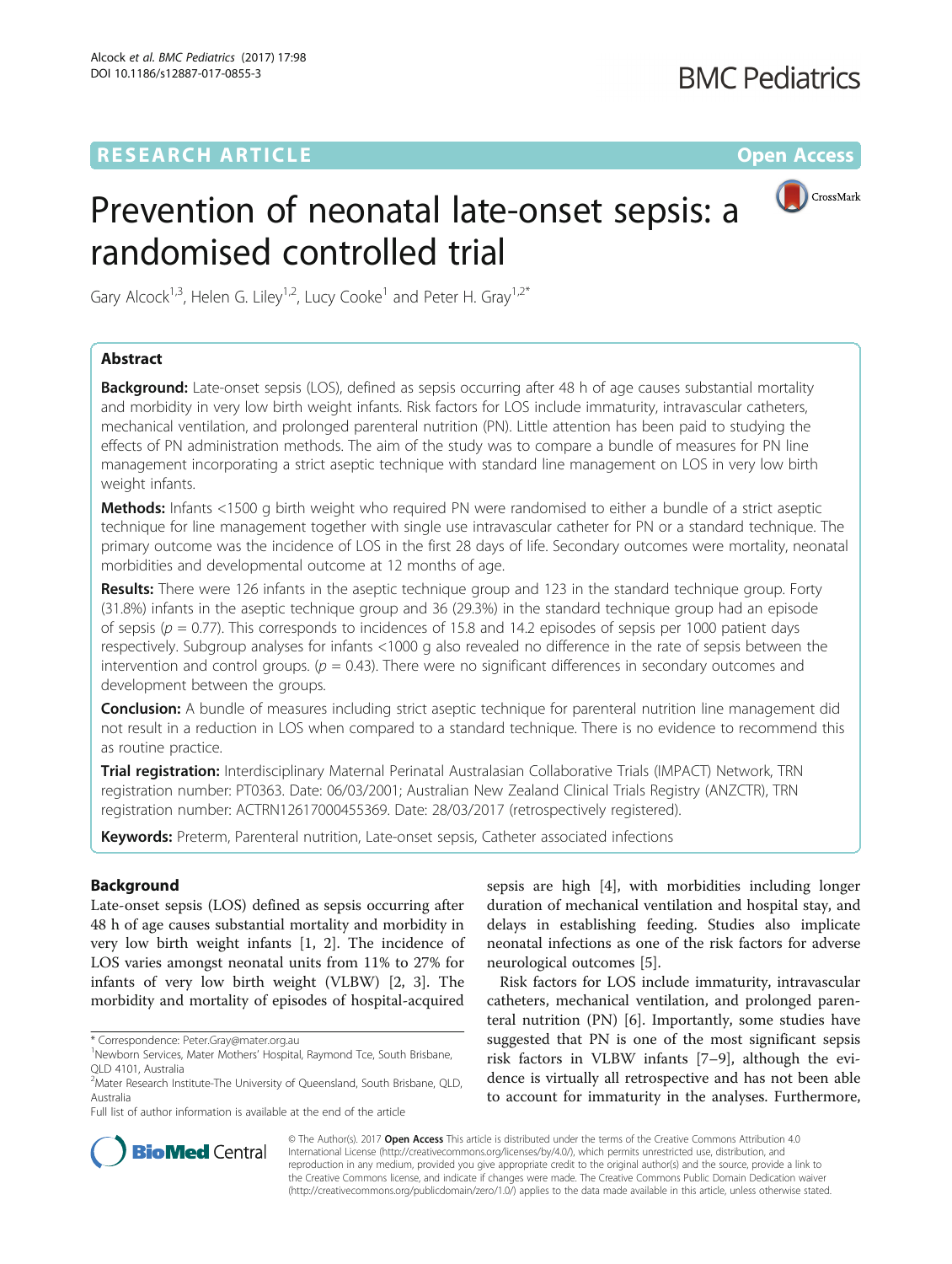it remains uncertain whether PN is causal in sepsis or merely associated with the presence of a venous catheter in situ.

Strategies reported to have the most significant impact in reducing the incidence of LOS have involved bundles focussing on various combinations of hand washing, infection control practices and intravenous central line management [[10](#page-5-0)–[12](#page-5-0)]. Few single interventions have been reported to significantly influence LOS. Aly et al. [[13\]](#page-5-0) however found a reduction in LOS after the introduction of a closed medication system in comparison to a historical control group.

Little attention has been paid to studying the effects of PN administration methods. In a historical cohort study, Maas et al. [\[14](#page-5-0)] demonstrated a significant reduction in the incidence of catheter-related bacteraemia in neonates following the introduction of a new catheter care protocol. The protocol maximised aseptic precautions and was supported by a continuing education program. There have been randomised controlled trials investigating the use of prophylactic antibiotics to reduce the risks of PN associated sepsis [\[15\]](#page-5-0), but we could find no randomised controlled trials investigating different methods of PN line management.

Our usual practice has been to administer PN through multiuse intravascular lines with the PN bags, syringes and tubing being changed by one nurse using a clean, no touch technique. A retrospective case-control audit in our NICU indicated that the majority of episodes of LOS in VLBW infants occurred in the first 28 days of life and after adjustment for birth weight, receiving PN was the factor associated with the greatest risk [[8\]](#page-5-0).

The study aimed to evaluate whether a bundle of line management measures focused on reducing the risk of contamination of PN lines would reduce the incidence of LOS in VLBW babies. The hypothesis was that the study intervention; comprised of a strict sterile technique for line changes and minimising the administration of other medications or fluids through PN lines would reduce catheter contamination and by minimising breaches would reduce the incidence of LOS when compared to the standard technique routinely used in the Neonatal Intensive Care Unit (NICU). The secondary hypothesis was that the intervention would result in an improvement in developmental outcome.

#### Methods

This prospective randomised controlled trial enrolled infants managed in the NICU at the Mater Mothers' Hospital (MMH), Brisbane. Ethics approval was obtained from the MMH Research Ethics Committee and the University of Newcastle Human Research Ethics Committee. The trial was registered with the Interdisciplinary Maternal Perinatal Australasian Collaborative Trials (IMPACT) Network (Trial registration number: PT0363) and with the Australian New Zealand Clinical Trials Registry (ANZCTR) (Trial registration number: ACTRN12617000455369 [retrospective registration]). Informed written consent was obtained from a parent prior to study enrolment.

Two techniques of PN line management were employed, designated - standard and study intervention techniques. Eligible babies were randomly allocated to each technique, using a web based randomisation program ([Randomization.com:](http://randomization.com) [http://www.randomiza](http://www.randomization.com)[tion.com\)](http://www.randomization.com). Randomisation sequence and block size were masked in blocks of 10 stratified by birth weight (500- 999 g and 1000-1499 g). Allocation was sealed in sequentially numbered opaque envelopes prepared by an administrative staff member not involved in the study.

VLBW infants with a birth weight < 1500 g were eligible if they survived at least 48 h, and were considered by the clinical team to require PN. Infants were excluded if they were not expected to survive to randomisation, had major congenital anomalies (including any infant expected to need neonatal surgery in the first 28 days) or had early onset sepsis (positive blood or CSF culture at <48 h of life). Once the decision had been made to commence PN on eligible infants and after parental consent had been obtained, babies were randomized to one of the two methods of PN line management used in the study. These are described in Table 1 and in more detail in the Additional file [1.](#page-5-0) All other care was according to NICU routines or at the discretion of the medical staff.

#### Primary outcome

The primary outcome was the occurrence of LOS in the first 28 days of life.

Definite sepsis was pre-defined for the purposes of the study as the presence of a culture of blood or cerebrospinal fluid positive for a pathogenic bacterium or

**Table 1** Methods of parenteral nutrition (PN) line management employed in the study

| Standard technique                                                                                                                                                        | Study Intervention bundle                                                                                                                                             |
|---------------------------------------------------------------------------------------------------------------------------------------------------------------------------|-----------------------------------------------------------------------------------------------------------------------------------------------------------------------|
| Parenteral nutrition (PN) line<br>changes were performed by<br>one nurse using a no touch<br>sterile technique but without<br>mask, surgical scrub, or gown<br>and gloves | Parenteral nutrition (PN) line<br>changes by two nurses, one<br>performing a surgical scrub and<br>wearing a mask, gown and gloves<br>to prevent breach of sterility. |
| PN lines were used as needed for<br>other compatible infusions such<br>as sedatives                                                                                       | PN lines were not used for other<br>infusions, unless the infusion fluids<br>were prepared and changed using<br>the study intervention techniques                     |
| PN lines were used for boluses of<br>medications including antibiotics                                                                                                    | PN lines were only used for other<br>medications in an emergency or if<br>no other route could reasonably<br>be used                                                  |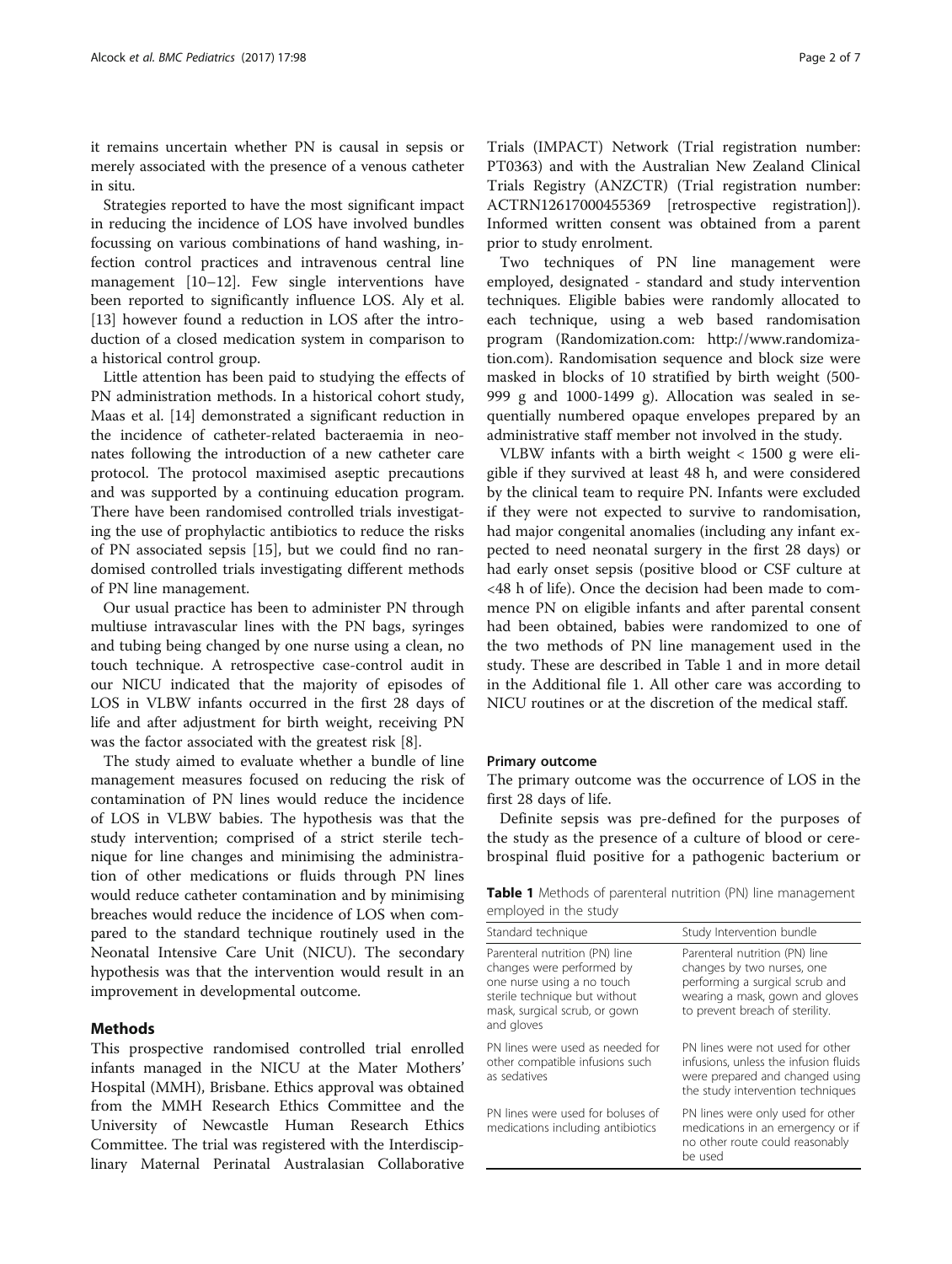yeast together with two of the following: physical signs of infection (any of blood pressure instability, lethargy, temperature instability, pallor, increasing apnoea and glucose intolerance); a raised haematologic sepsis score [[16\]](#page-5-0) ( $\geq$  4) from the full blood count; a C reactive protein (CRP) >10 mg/L (laboratory normal value ≤10 mg/L) or new onset thrombocytopaenia. Probable sepsis was defined as a positive blood culture plus only one of: a raised hematologic sepsis score in the absence of physical signs, new onset thrombocytopaenia or a raised CRP measurement, or physical signs of sepsis and normal laboratory investigations. For the purpose of analysis, episodes of probable sepsis and definite sepsis were combined. Blood cultures were collected by venepuncture and were not obtained from intravascular catheters already in situ.

#### Secondary outcomes

Mortality, chronic lung disease (oxygen requirement >36 weeks gestation), retinopathy of prematurity, duration of parenteral nutrition, duration of mechanical ventilation and respiratory support, administration of postnatal corticosteroids, duration of hospitalisation and neurodevelopmental outcome at 12 months of age.

Data other than those required for sepsis classification were collected prospectively. These included demographic data together with items needed to score the Clinical Risk Index for Babies (CRIB) [\[17](#page-5-0)] and Score of Neonatal Acute Physiology (SNAP) [[18\]](#page-5-0). Neonatal variables collected included duration of PN, data to verify episodes of sepsis as well as mortality and late neonatal morbidities.

Following hospital discharge, the surviving infants were assessed at the Growth and Development Unit, MMH at 12 months corrected for prematurity. A psychologist who was unaware of the infant's study group allocation and sepsis history performed the Griffiths Mental Development Scales (General Quotient [GQ], Mean 100; Standard Deviation 12) [\[19](#page-6-0)]. For those infants who had a  $GQ < 50$ , a score of 50 was arbitrarily assigned.

#### Sample size estimation

At the MMH between 1998 and 1999 the incidence of LOS was 30% [[8\]](#page-5-0). A tertiary neonatal unit employing a PN management strategy similar to the study technique between 1990 and 2002 reported the incidence of LOS to range between 3.1% and 13.2% for infants <1500 g [[20\]](#page-6-0). Based on an incidence of LOS of 30%, a sample size of 250 (125 per group) was calculated to demonstrate a clinically significant reduction in the incidence of LOS from 30% to 15% with Type I and II errors set at 5% and 20% respectively.

#### Statistical analyses

Demographic data were compared with categorical data being analyzed using  $\chi^2$  analyses or Fisher's exact tests. Continuous data were analysed using Student's t test if normally distributed and the Mann Whitney U test for non-parametrically distributed data. Subgroup analyses were performed for episodes of LOS in infants <1000 g birth weight and for episodes of LOS that commenced whilst receiving PN. Statistical calculations were performed using Stata version 8.0.

#### Results

Between May 2001 and July 2003, 444 infants of birth weight 500-1499 g were assessed for eligibility (Fig. 1). Of the 332 considered eligible, 252 infants were enrolled in the study. Of these, it was subsequently determined that three did not fulfil eligibility criteria and they were excluded post-hoc. Overall 249 randomised infants were analysed; 126 infants in the study intervention group and 123 in the standard technique group (Fig. 1). The groups were similar with respect to birth weight and gestation and other demographic characteristics (Table [2](#page-3-0)).

Four infants in the study intervention arm were withdrawn from study treatment because the protocol-driven procedures to maintain separate intravenous access for

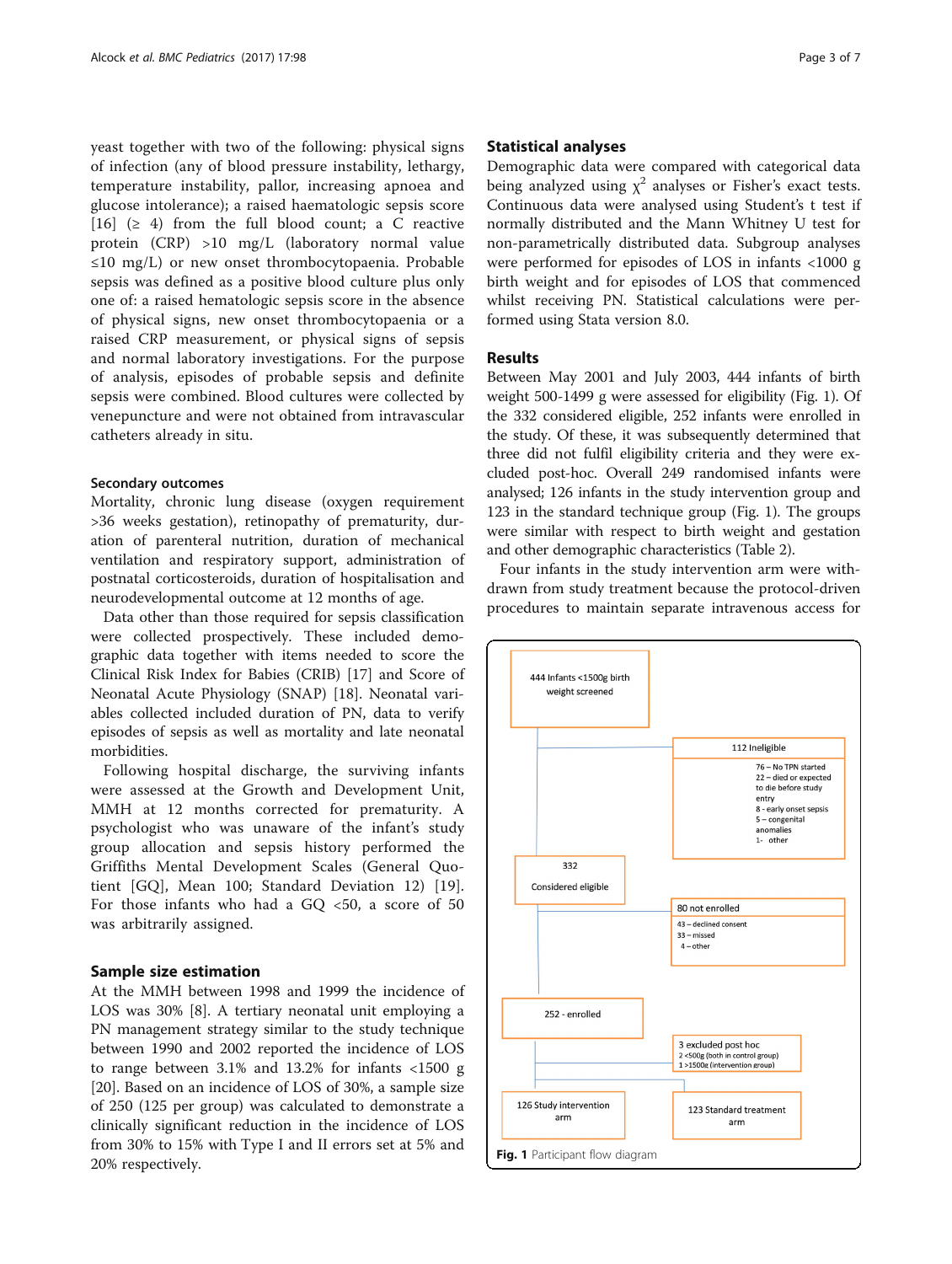<span id="page-3-0"></span>

| <b>Table 2</b> Demographic characteristics of the study intervention |  |
|----------------------------------------------------------------------|--|
| bundle and standard care cohorts                                     |  |

|                                                  | Study<br>intervention | Standard<br>technique |
|--------------------------------------------------|-----------------------|-----------------------|
|                                                  | $n = 126$             | $n = 123$             |
| Birth weight $(q)$ – median $[IQ \text{ range}]$ | 1024 [805, 1224]      | 1020 [795, 1210]      |
| Infants $<$ 1000 g                               | 61                    | 60                    |
| Gestation (weeks) – mean (SD)                    | 27.7(2.4)             | 28.0(2.2)             |
| <b>PROM</b>                                      | 28 (22.2)             | 19 (15.5)             |
| Antenatal steroids                               | 114 (90.4)            | 114 (92.7)            |
| Preterm labour                                   | 61(48.4)              | 52 (42.3)             |
| Vaginal delivery                                 | 27(21.4)              | 20 (16.3)             |
| Outborn                                          | 9(7.1)                | 5(4.1)                |
| Surfactant                                       | 88 (69.8)             | 72 (58.5)             |
| SNAP - median [IQ range]                         | 15 [0, 32]            | 14 [0, 30]            |
| CRIB score – median [IQ range]                   | 2[1, 6]               | 2[1, 5]               |
| Male gender                                      | 67 (53.6)             | 65 (53.3)             |
| Apgar score at 5 min – median<br>[IQ range]      | 8[8,9]                | 8[8,9]                |

Data presented as number n (%), median [interquartile range] or mean (standard deviation)

PROM prolonged rupture of membranes, SNAP Score of Neonatal Acute Physiology, CRIB Clinical Risk index for Babies

medications was considered too burdensome, but they were included in analyses on an intention to treat basis.

Seventy two infants had a positive blood culture with definite LOS, while three had probable sepsis. One infant with Serratia marcescens meningitis had a negative blood culture. Hence for analysis, 76 infants (31%) had LOS with sepsis in the first 28 days. Coagulase negative Staphylococci caused 69% of episodes of LOS during the study period, while 17% were due to gram negative bacilli. There was no difference in the distribution of organisms between the study intervention and standard care arms in the study ( $p = 0.83$ ).

#### Primary outcome

Forty infants (31.8%) in the study intervention group and 36 (29.3%) in the standard group had at least one episode of LOS in the first 28 days (Table 3). This

Table 3 Sepsis outcomes in study intervention bundle and standard technique groups

|                                                         | Study intervention<br>bundle | Standard<br>technique | $P$ value |
|---------------------------------------------------------|------------------------------|-----------------------|-----------|
|                                                         | $n = 126$                    | $n = 123$             |           |
| Sepsis in 1st 28 days                                   | 40 (31.8)                    | 36 (29.3)             | 0.77      |
| Sepsis in 1st 28 days if birth<br>weight $<$ 1000 g     | 28 (45.9)                    | 23(38.3)              | 0.43      |
| Sepsis in 1st 28 days whilst<br>on parenteral nutrition | 33 (26.2)                    | 31 (25.2)             | በ 97      |

Data presented as number n (%)

corresponds to incidences of 15.8 and 14.2 episodes of sepsis per 1000 patient days respectively.

In subgroup analyses for infants of birth weight  $< 1000$  g, 45.9% randomised to the study intervention bundle and 38.3% receiving the standard technique had an episode of LOS. (Table 3) The incidence rates were 23.6 per 1000 patient days and 18.9 per 1000 patient days respectively. The majority of episodes of LOS (80%) occurred whilst infants were receiving PN and corresponded to rates in the study intervention and standard technique groups of 23.1 and 23.4 per 1000 patient days respectively.

Secondary outcomes are reported in Table 4, with no statistical differences between the groups. On follow-up at 12 months corrected for prematurity, 95 (82%) of the 116 survivors in the study intervention group attended together with 95 (83%) of the 115 in the standard technique group. The mean GQ in the study intervention group was 94.8 (SD, 13.2) compared to 94.4 (SD, 15.3) in the standard technique group ( $p = 0.85$ ).

### **Discussion**

The bundle of PN line management strategies used in the current study incorporating measures that involved a strict aseptic technique to avoid contamination during line changes together with reductions in line breaches was not associated with a reduction in the incidence of LOS when compared to standard PN line management. The prespecified subgroup analyses, while having some limitations with regard to reduced statistical power showed no benefit for the study intervention while the infants were receiving PN or for those of birth weight < 1000 g. Furthermore, there was no benefit in terms of improved developmental outcome at 12 months of age. However, with the proviso that four infants had the study intervention ceased because it was construed by clinicians as too burdensome

Table 4 Secondary Outcomes for the study intervention bundle and standard care cohorts

|                                           | Study intervention<br>bundle | Standard<br>technique | р     |
|-------------------------------------------|------------------------------|-----------------------|-------|
|                                           | $n = 126$                    | $n = 123$             |       |
| Died                                      | 10(7.9)                      | 8(6.5)                | 0.81  |
| Chronic lung disease                      | 40 (31.8)                    | 31 (25.4)             | 0.27  |
| Postnatal corticosteroids                 | 6(4.8)                       | 3(2.4)                | 0.50  |
| ROP > stage 2                             | 13 (10.3)                    | 5(4.1)                | 0.085 |
| Laser treatment for ROP                   | 7(5.6)                       | 6(4.9)                | 1.0   |
| Duration of PN (days)                     | $9.9$ [5.7, 16.6]            | 9.0 [5.8, 14.3]       | 0.38  |
| Duration of ventilation (days)            | 3 [0, 8.6]                   | $2.0$ [0, 7.2]        | 0.15  |
| Duration of respiratory<br>support (days) | 12.9 [3.0, 39.8]             | 9.6 [4.0, 35.7]       | 0.47  |
| Length of hospital stay (days)            | 73.5 [55, 92]                | 69 [51, 85]           | 0.15  |

Data presented as number n (%), median [interquartile range]

ROP retinopathy of prematurity, PN parenteral nutrition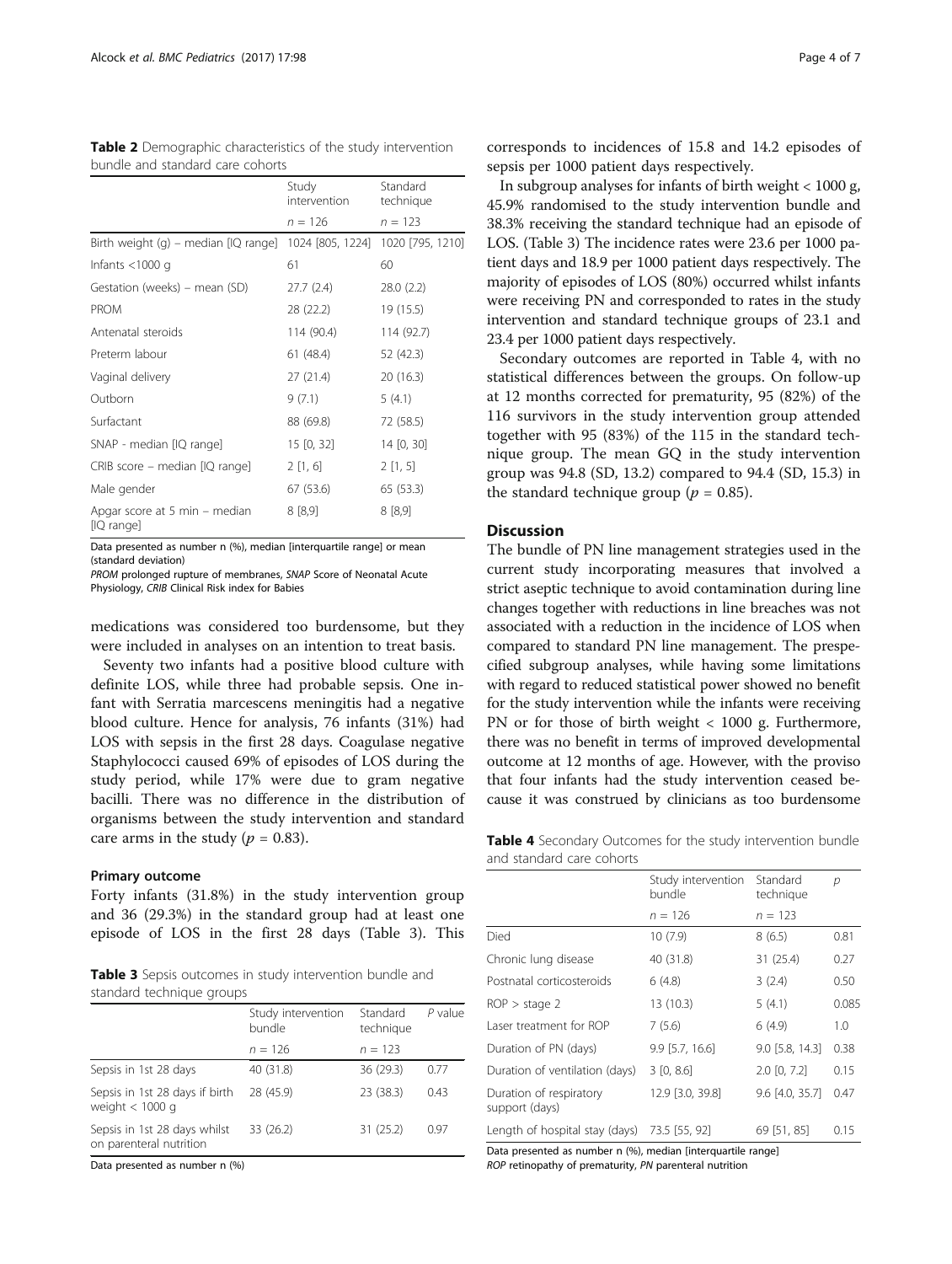for these patients, there were no adverse effects attributed to the intervention technique.

The results of our study were unexpected and the reasons for the lack of effectiveness of the study intervention remain unclear. It is possible that awareness among staff in the NICU that management of PN lines may affect risk for LOS might have improved diligence with respect to management of all PN lines, affecting LOS incidence in the control group.

Several studies have implicated PN as an important risk factor for LOS [\[7](#page-5-0)–[9,](#page-5-0) [21\]](#page-6-0). The present study confirmed that most episodes of LOS in premature neonates requiring PN coincide temporally while the babies are receiving PN. It is possible that the association of PN with LOS is not causative and that the need for PN is a marker of the vulnerability for these fragile infants. This may be because infants receiving PN tend to have more invasive procedures such as placement of intravascular catheters and blood sampling.

There is strong evidence that contamination of the catheter hub is an important mechanism for entry of pathogenic bacteria into the blood stream [\[22\]](#page-6-0), which may occur during PN line changes or during injections of medication. Thus the technique used to disinfect the catheter hub may be more important than infection control measures such as sterile gowns and gloves in preventing hub contamination. In our study, in both the study intervention and standard technique groups the catheter hub was disinfected with a 70% isopropyl alcohol swab.

It has been shown that intravenous lipid emulsions, which form an essential part of PN, affect immune function [\[23\]](#page-6-0). Thus PN could exert an additional risk for LOS in premature neonates through its effects on the already immature immune system of the premature infant. Hence the effect of a change in line management technique might be limited. Limitation of the use of PN and the duration of its use could be more important [[24\]](#page-6-0) and indeed it has been suggested that PN should be ceased and long lines removed when 120 ml/kg/day of enteral nutrition is attained [\[25\]](#page-6-0).

Recently, it has been shown that the use of bundles of measures focussed on multiple aspects of hand hygiene, infection control measures and intravascular central line management have resulted in a reduction in the incidence of LOS in neonates [[11, 12,](#page-5-0) [26](#page-6-0)]. A recent multicentred study has also shown that with a bundle of quality improvement measures there was a greater than 50% reduction in infection rates in neonatal intensive care units [\[25](#page-6-0)]. Unfortunately, comparisons with the current study are not possible as Bowen et al. [[25](#page-6-0)] reported infection rates for their total population, whereas our infection rates relate only to infants in the study who were receiving PN. The evidence from previous studies is limited in that infection rates are compared with a historical cohort, but the results are consistent and have led to recommendations for the prevention of infection in the NICU [[27\]](#page-6-0). There are likely to be many sources of infection in preterm infants. Any beneficial effects of one intervention may be obscured by the other reservoirs of infection. Our bundle of measures was designed to reduce the contamination of PN line catheter hubs during line changes. However, despite best efforts, lines could become contaminated via the skin breach or by haematogenous seeding.

There was little evidence that the study intervention was harmful although the study intervention technique was abandoned in four infants (3.2%) because of difficulty in inserting peripheral intravenous lines (PIVs) for intravenous medication or infusions. The use of a PIV for medication injections in addition to the intravenous line for PN infusion however was successfully accomplished in the majority of babies.

It has been shown that preterm infants with infection during the neonatal period are more likely to have neurodevelopmental impairment including cognitive development than for uninfected infants [\[28, 29](#page-6-0)]. In the present study, given that there was no difference in LOS between the study arms, it was not surprising that there was no difference in developmental outcomes between the two groups of infants. The developmental assessment however occurred at 1 year of age with no opportunity for assessment at an older age. If later developmental assessments had been performed, it is possible that differences in cognitive development may have become evident.

Limitations to the study include the fact that the study was undertaken more than a decade ago during which time there have been a number of changes in practices in many neonatal units that may reduce the rate of LOS. These include the use of probiotics and the more rapid rate of enteral feed increases resulting in shorter periods of PN. Nevertheless, given that the intervention arm focussed on PN line changes, it is felt that the study provides important information relevant to current management. A difficultly in the diagnosis of neonatal infection is that it is usual practice to withdraw blood from a peripheral vein for culture and not from central catheters. Thus it is possible that rates of sepsis could be underestimated or indeed overestimated as contamination with skin organisms especially coagulase negative staphylococci is a possibility. The diagnosis of infection in our study was rigorous and required additional evidence of sepsis including physical signs and abnormal laboratory results. Thus it is considered that the rate of infection documented in the present study is likely to be accurate.

The study, however had many strengths including blinding of outcome assessment, intention to treat analysis, relatively large sample size, and the low rate of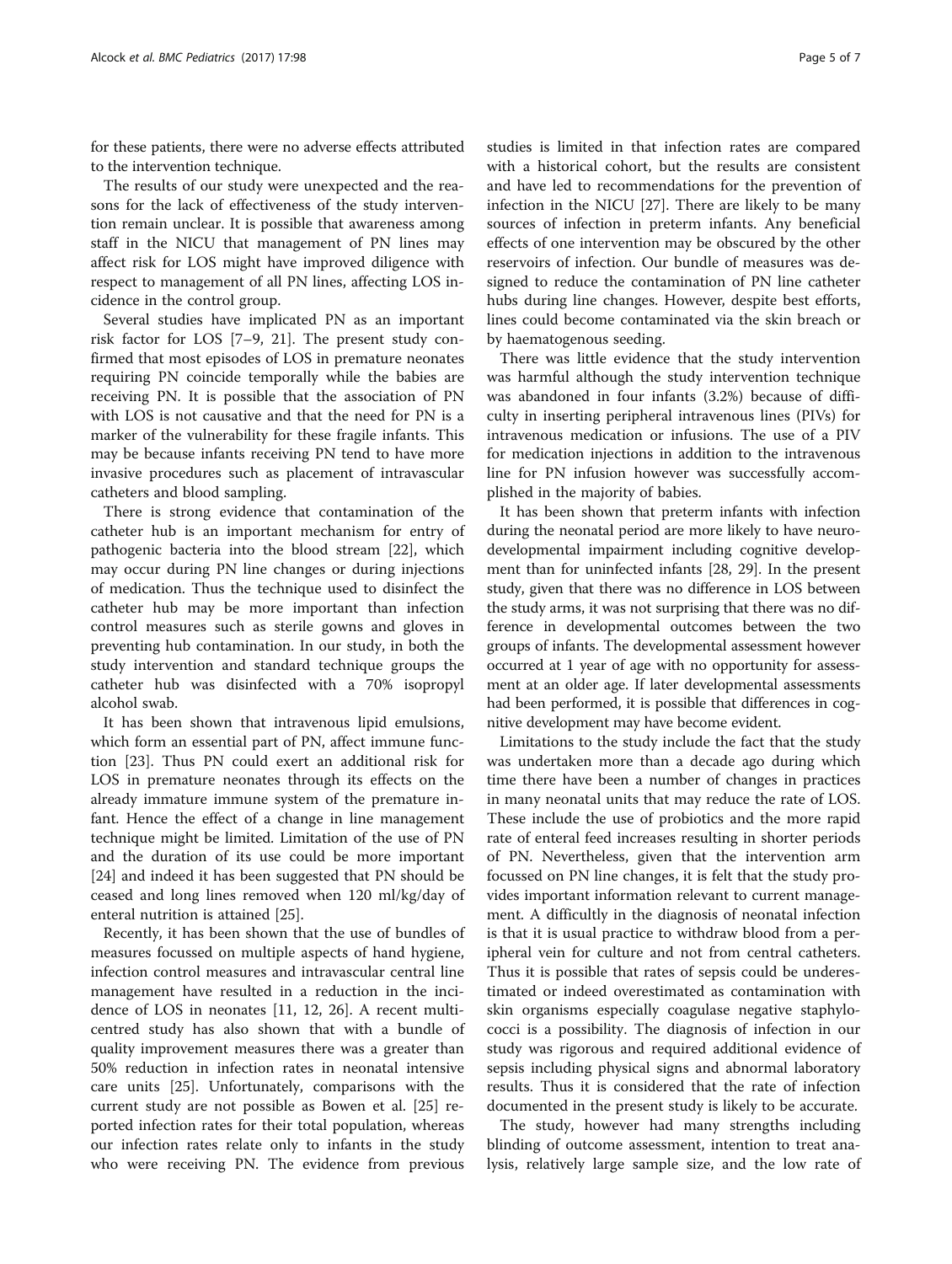<span id="page-5-0"></span>attrition. Criteria for the primary outcome measure (LOS episodes) and other outcomes were predefined. Although the study was randomised, there were some minor weaknesses. Three infants were withdrawn from the study after randomisation. This was due to mistaken recruitment of two infants <500 g birth weight and one >1500 g, who were not eligible for inclusion. The inadvertent inclusion of these three infants was not a systematic error and post randomisation exclusion was considered appropriate.

#### Conclusion

The bundle of PN line management employing a twonurse sterile technique and measures to reduce breaches of lines used to infuse the PN did not reduce the incidence of LOS in infants of <1500 g birth weight. There was no evidence from this study to recommend this as a routine practice. Further research is required to assess measures that are potentially effective to reduce what is considered to be a preventable complication of prematurity.

# Additional file

[Additional file 1:](dx.doi.org/10.1186/s12887-017-0855-3) Parenteral nutrition line management techniques. Description of data: Details of the parenteral nutrition line change management – study intervention bundle and standard technique. (DOCX 20 kb)

#### Abbreviations

CRIB: Clinical Risk Index for Babies; CRP: C-reactive protein; GQ: General Quotient; LOS: Late-onset sepsis; MMH: Mater Mothers' Hospital; NICU: Neonatal Intensive Care Unit; PIV: Peripheral intravenous line; PN: Parenteral nutrition; ROP: Retinopathy of prematurity; SNAP: Score of Neonatal Acute Physiology; VLBW: Very low birth weight

#### Acknowledgements

We acknowledge the contribution of Sharyn Morris and Sue Jenkins-Manning, Clinical Nurse Research Assistants and David Sibbritt, Senior Lecturer in Biostatistics, The University of Newcastle together with the nursing and medical staff at the Department of Neonatology and the Growth and Development Unit, Mater Mothers' Hospital, Brisbane.

#### Funding

The study was supported by the John P Kelly Mater Research Foundation.

#### Availability of data and materials

The datasets during and/or analysed during the current study are available from the corresponding author on reasonable request.

#### Authors' contributions

GA, HL, LC and PHG made substantial contributions to the design of the study. GA, HL and PHG made substantial contributions for the analysis and interpretation of the data. GA, HL and PHG were involved in the drafting of the manuscript. All authors gave final approval for the version to be published and agreed to be accountable for all aspects of the work.

#### Competing interests

The authors declare that they have no competing interests.

#### Consent for publication

Not applicable.

#### Ethics approval and consent to participate

Ethics approval was obtained from the MMH Research Ethics Committee and the University of Newcastle Human Research Ethics Committee. Informed written consent was obtained from a parent prior to study enrolment.

#### Publisher's Note

Springer Nature remains neutral with regard to jurisdictional claims in published maps and institutional affiliations.

#### Author details

<sup>1</sup>Newborn Services, Mater Mothers' Hospital, Raymond Tce, South Brisbane, QLD 4101, Australia. <sup>2</sup>Mater Research Institute-The University of Queensland, South Brisbane, QLD, Australia. <sup>3</sup>Present address: The Townsville Hospital, 100 Angus Smith Drive, Douglas 4814, Australia.

#### Received: 30 September 2016 Accepted: 31 March 2017 Published online: 04 April 2017

#### References

- 1. Fanaroff A, Korones S, Wright L, Verter J, Poland RL, Bauer CR, et al. Incidence, presenting features, risk factors and significance of late onset septicaemia in very low birth weight infants. Pediatr Infect Dis J. 1998;17: 593–8.
- 2. Lean WL, Kamlin CO, Garland SM, Jacobs SE. Stable rates of neonatal sepsis in a tertiary neonatal unit. J Paediatr Child Health. 2015;51:294–9.
- 3. Isaacs D, Barfield C, Clothier T, et al. Late-onset infections of infants in neonatal units. J Paediatr Child Health. 1996;32:158–61.
- 4. Tsai MH, Hsu JF, Chu SM, Lien R, Huang HR, Chiang MC, et al. Incidence, clinical characteristics and risk factors for adverse outcome in neonates with late-onset sepsis. Pediatr Infect Dis J. 2014;33:e7–10.
- 5. Mitha A, Foix-L'Hélias L, Arnaud C, EPIPAGE Study Group. Neonatal infection and 5-year neurodevelopmental outcome in very preterm infants. Pediatrics. 2013;132:e372–80.
- 6. Dong Y, Speer CP. Late-onset neonatal sepsis; recent developments. Arch Dis Child Fetal Neonatal Ed. 2015;100:F257–63.
- 7. Avila-Figueroa C, Goldmann DA, Richardson DK, Gray JE, Ferrari A, Freeman J. Intravenous lipid emulsions are the major determinant of coagulasenegative staphylococcal bacteremia in very low birth weight newborns. Pediatr Infect Dis J 1998;17:10–17.
- 8. Alcock G, Liley H, Wodgate P, Tudehope D, Coory, M. First episodes of late onset sepsis in very low birth weight infants. A case controlled study Pediatr Res 2002;51:305A.
- 9. Shah J, Jeffries AL, Yoon EW, Lee SK. Shah PS. Canadian Neonatal Network Am J Perinatol. 2015;32:675–82.
- 10. Ng PC, Wong HL, Lyon DJ, So KW, Liu F, Lam RK, et al. Combined use of alcohol hand rub and gloves reduces the incidence of late onset infection in very low birthweight infants. Arch Dis Child Fetal Neonatal Ed. 2004;89: 336–40.
- 11. Schulman J, Stricof R, Stevens TP, Horgan M, Gase K, Holzman IR, et al. Statewide NICU central-line-associated blood stream infection rates decline after bundles and checklists. Pediatrics. 2011;127:436–44.
- 12. Butler-O'Hara MB, D'Angio CT, Hoey H, Stevens TP. An evidence-based catheter bundle alters central venous catheter strategy in newborn infants. J Pediatr. 2012;160:972–7.
- 13. Aly H, Herson V, Duncan A, Herr J, Bender J, Patel K, et al. Is bloodstream infection preventable among premature infants? A tale of two cities. Pediatrics. 2005;115:1513–8.
- 14. Maas A, Flament P, Pardou A, Deplano A, Dramaix M, Struelens M. Central venous catheter-related bacteraemia in critically ill neonates: risk factors and impact of a prevention programme. J Hosp Infect. 1998;40:211–4.
- 15. Lodha A, Furlan AD, Whyte H, Moore AM. Prophylactic antibiotics in the prevention of catheter-associated bloodstream bacterial infection in preterm neonates: a systematic review. J Perinatol. 2008;28:526–33.
- 16. Rodwell RL, Leslie AL, Tudehope DI. Early diagnosis of neonatal sepsis using a haematologic scoring system. J Pediatr. 1988;112:761–7.
- 17. International Neonatal Network. The CRIB (clinical risk index for babies) score: a tool for assessing initial neonatal risk and comparing performance of neonatal intensive care units. Lancet. 1993;342:193–8.
- 18. Richardson D, Gray J, McCormick M, Workman K, Goldmann D. Score for neonatal acute physiology. A physiologic severity index for neonatal intensive care. Pediatrics. 1993;91:617–23.